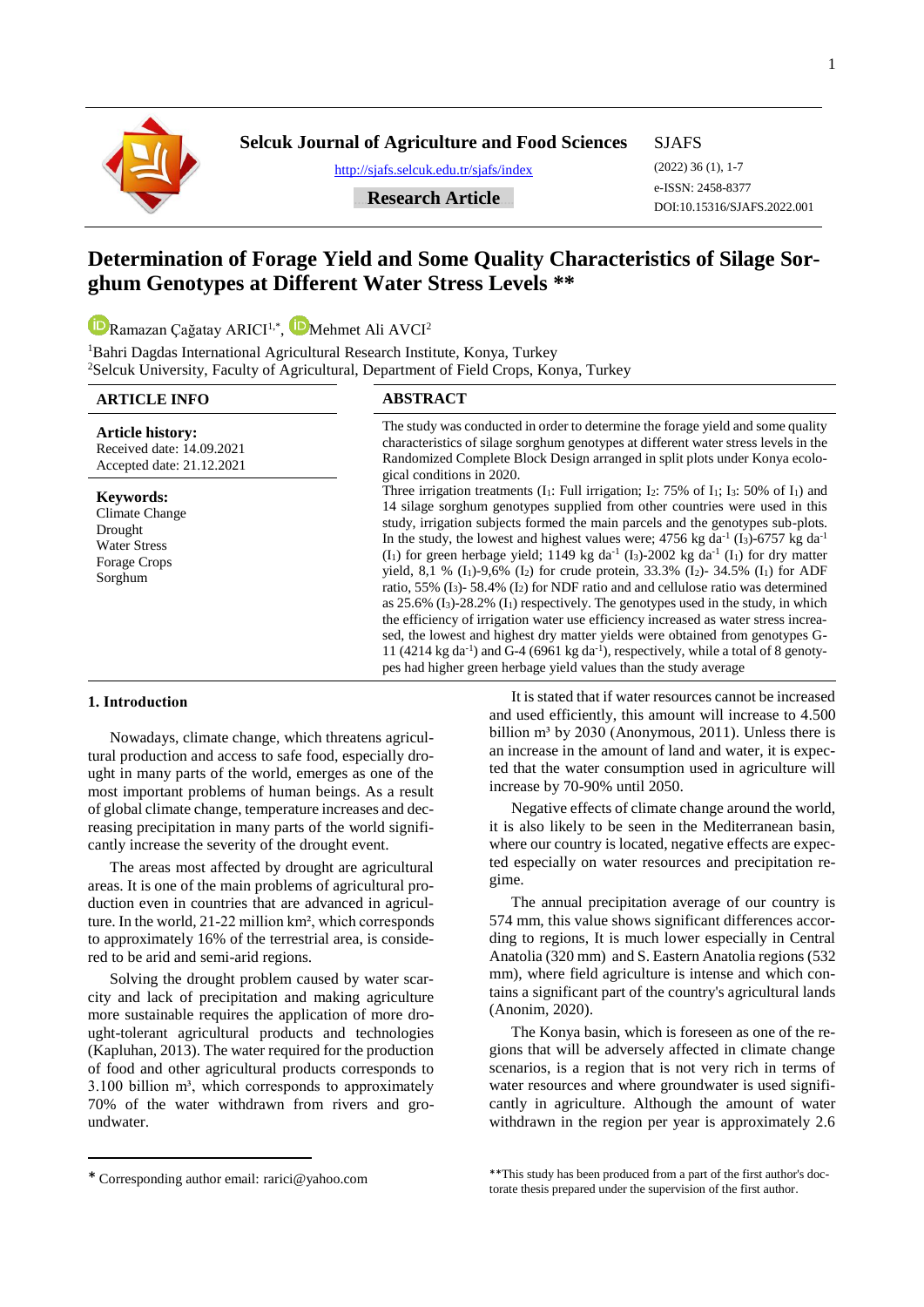billion  $m<sup>3</sup>$ , the amount of safe water is foreseen as  $1.8$ billion  $m<sup>3</sup>$ . This situation, together with the decrease in precipitation, causes a water deficit every year (Anonymous, 2009).

According to TUIK (2017) data, Turkey has 16.6 million cattle and 44.3 million sheep and goat. Approximately 60 million tons of quality roughage is needed annually for this animal availability. However, our quality roughage production remains at the level of 40 million tons.

Konya closed basin is an area where plant and animal production is intensively carried out and has an important place in the formation of agricultural policies of our country. Animal husbandry has increased significantly in the region with support policies carried out in the last 20 years.

The region ranks first in the country in terms of the presence of cattle and small animals (the number of small animals is 13% of the country, and the number of cattle is 5%), the need for roughage has also increased significantly. Although there is a significant range of pastures in the region, most of these pastures have lost their qualifications and due to its very low herbage yield roughage shortages occur and roughage transfer occurs to the region at high cost from other regions within the country. However, a significant part of the roughage produced in the region is produced in irrigated areas, this puts pressure on water resources.

The animal potential of the region, using water effectively for a sustainable agricultural production that will be planned considering the soil and climate structure and water resources, resistant to water stress and in this case, it can produce more and quality biomass compared to similar purpose plants and it is important to reproduce and adapt new plants in the region, which reduce pressure on water resources. In this context, sorghum is an important plant, and has an important place for arid semi-arid regions, ts adaptability is quite good in areas with high temperature, limited rainfall and low soil fertility. At the same time, sorghum stands out as a plant that can respond positively to additional irrigation in arid areas with low and irregular rainfall (Wani ve ark., 2012)

Sorghum is a C4 plant that has high and quality herbage yield and has the opportunity to grow in different ecologies. It is mostly grown for fodder, food and industrial use. Sorghum produces twice as many roots as Table 1

corn (House, 1985) It produces more biomass by using water and plant nutrients (N,P,K) more effectively (House, 1985; Sanderson ve ark., 1992; Howell ve ark., 2008) than corn and other plants (Kimbrough, 1990; Bean ve ark., 2002).

Silage sorghum is a plant that can be used as an alternative to corn in animal feeding, At the same time, it can be stable in dry periods, more resistant to high temperatures and droughts, able to grow back rapidly after harvest, it stands out as a plant that can be used as an alternative to corn because it is more resistant to pests and diseases.

With this study, Konya closed basin with an important agricultural area in our country and similar regions can produce biomass in high quantity and quality by using water resources more effectively, able to drought tolerant, it was aimed to determine the green and dry matter yield, some quality parameters and irrigation water use efficiency of sorghum silage genotypes obtained from abroad in sorghum plant at different water stress levels.

#### **2. Materials and Methods**

The study was carried out in the experimental field of Konya Bahri Dağdaş International Agricultural Research Institute in 2020 growing season (370 86' 03.41" N ve 320 55' 63.64" E). The place where the research is conducted has characteristics of a continental climate, summers are hot and dry, winters are cold and barely snowy. The average precipitation of the region for many years is 320 mm and the precipitation regime is irregular. A large amount of precipitation falls during the winter months. While the total precipitation in the study period was 321.4 mm, the precipitation between May and August, which is the growing period of sorghum, was 74.3 mm. While the total precipitation of the region for many years was around 329.2 mm, the precipitation amount between May and August was 82.4 mm (Table 1).

The area where the study was carried out has a clayey-loam structure, its organic matter is 2.3%, pH 7.4, and the amount of lime is determined as 23.5%.

The experimenatl area don't have any salt problem and some physical and chemical analysis results of the study area given in Table 2.

|  | Precipitations and tempereature throughout the growing season of the experimental are |  |  |  |  |
|--|---------------------------------------------------------------------------------------|--|--|--|--|
|  |                                                                                       |  |  |  |  |

| Months (May.- August.) |                          |      |      |      |        |                                 |  |  |  |  |
|------------------------|--------------------------|------|------|------|--------|---------------------------------|--|--|--|--|
| Years                  | Climatic data            | May  | June | July | August | Annual total precipitation (mm) |  |  |  |  |
| 1929-2020              | Mean Temp. $(^{\circ}C)$ | 15.9 | 20.1 | 23.5 | 23.3   |                                 |  |  |  |  |
|                        | Precipitation (mm)       | 43.4 | 25.7 | 7.0  | 6.3    | 329.2                           |  |  |  |  |
| 2020 Years             | Mean Temp. $(^{\circ}C)$ | 16.2 | 20.3 | 25.5 | 23.3   |                                 |  |  |  |  |
|                        | Precipitation (mm)       | 23.4 | 35.8 | 0.5  | 12.8   | 204.2                           |  |  |  |  |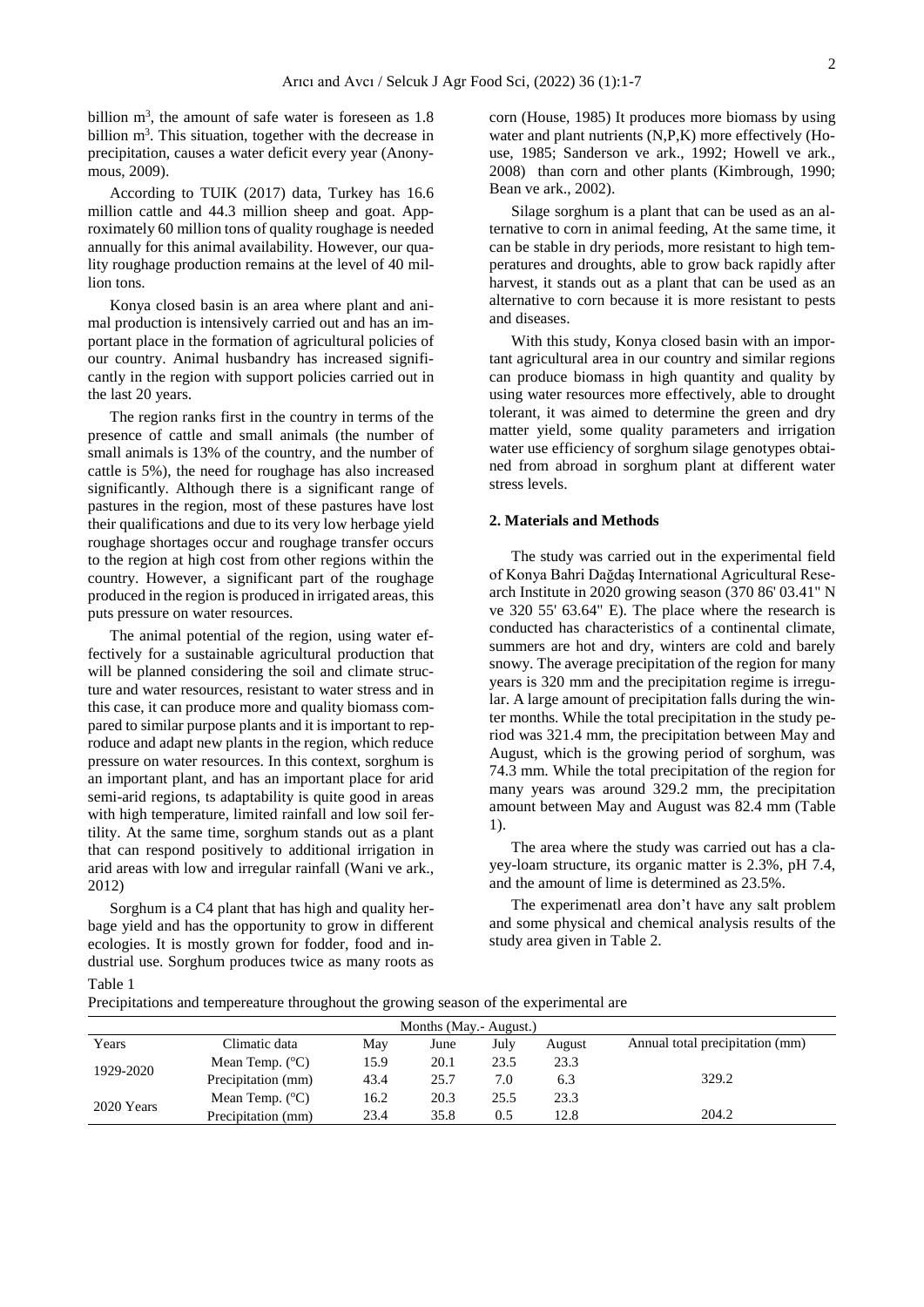| $\sim$ 0.1110 0.011 properties of the enperture mean |             |             |           |                           |                                                                 |                            |                                                        |     |                                      |                                                                    |                                    |                         |           |
|------------------------------------------------------|-------------|-------------|-----------|---------------------------|-----------------------------------------------------------------|----------------------------|--------------------------------------------------------|-----|--------------------------------------|--------------------------------------------------------------------|------------------------------------|-------------------------|-----------|
| (cm)<br>eepth                                        | (%)<br>Sand | (%)<br>Silt | (%)<br>Άy | ucture<br>$S_{\text{IT}}$ | ≂<br>$\overline{\mathcal{E}}$<br>Cap<br>edd<br>city<br>$\dot{}$ | ≏<br>illing $\frac{8}{10}$ | $\widehat{2}$<br>Ф<br>₹<br>olume<br>نځ<br>$g$ ht $(g)$ | Eq  | $\overline{\phantom{1}}$<br>dSm<br>凹 | $\overline{\phantom{1}}$<br>$\mathcal{C}^{\infty}$<br>Φ<br>.Ē<br>⊣ | ਲ<br>↽<br>(%)<br>∼<br>ganic<br>ter | ď<br>60<br>ゼニ<br>S<br>∽ | ಕೆ<br>(kg |
| $0 - 30$                                             | 7.4         | 30.8        | 61.8      | CL                        | 26.9                                                            | 17.2                       | .26                                                    | 7.6 | 0.80                                 | 34.4                                                               | 2.4                                | 14.5                    | 113       |
| $30 - 60$                                            | 8.6         | 29.4        | 62.0      | CL                        | 27.8                                                            | 18.9                       | 1.39                                                   | 8.2 | 0.48                                 | 30.7                                                               | 2.1                                | 11.9                    | 65        |
| 60-90                                                | 6.1         | 27.8        | 66.1      | CL                        | 26.4                                                            | 17.1                       | .32                                                    | 8.3 | 0.41                                 | 29.9                                                               | 1.9                                | 13.2                    | 54        |

Table 2 Some soil properties of the experimental area

A total of 14 genotypes were used in the study, including 12 silage sorghum genotypes obtained from the Table 3

USDA (U.S. Department of Agriculture) and 2 standart genotypies (Table 3).

| 10010J                      |  |
|-----------------------------|--|
| Genotypes used in the study |  |

| Variety no | Pedigri   | Orjin        |
|------------|-----------|--------------|
| $G-1$      | PI 155519 | South Africa |
| $G-2$      | PI 181081 | Sudan        |
| $G-3$      | PI 501106 | Turkey       |
| $G-4$      | PI 552851 | Taiwan       |
| $G-5$      | PI 560351 | Mexico       |
| $G-6$      | PI 560355 | India        |
| $G-7$      | PI 591005 | Mexico       |
| $G-8$      | PI 599917 | Ethiopia     |
| $G-9$      | PI 601925 | Ethiopia     |
| $G-10$     | PI 602844 | Ethiopia     |
| $G-11$     | PI 602851 | Ethiopia     |
| $G-12$     | PI 602852 | Ethiopia     |
| $G-13$     | Rox       | <b>BATEM</b> |
| $G-14$     | Sumac     | <b>BATEM</b> |

After the first soil preparation was done with a plow, duplication was done before planting and the field was made ready for planting. Considering the results of the analysis together with the soil preparation, 10 kg of phosphorus and 4 kg of nitrogen were given per decare. The remaining part of the nitrogen fertilizer was given in parts by drip irrigation system and completed to 15 kg da-1 . The sowing was carried out in six rows with a seeder on May 06 2020, with 45 cm row spacing and 5 cm row sowing norm. The plot area is designed as 5 m long  $x$  2.7 m wide, a total of 13.5 m<sup>2</sup>. Harvesting was done by removing the edge effects from the sides and the ends of the rows, and mowing the middle rows with a motor scythe during the dough formation period. Weed control was done mechanically and chemically.

In the study, a pressure regulated drip irrigation system was used, and irrigation was applied with pipes with a flow rate of 2 l/h and a dripper pitch of 30 cm, one lateral to each row. In the study, the amount of irrigation water to be applied to the gravimetric method was calculated by taking soil moisture at a depth of 0-90 cm, which is the effective root depth of sorghum.

Three irrigation applications were studied in the study, for full irrigation (I1), after determining the volume weight of the trial area, field capacity, wilting point, When 50% of the useful water at 0-90 cm effective root depth is consumed, the reduced water according to Equation-1 is completed to the field capacity (Kara, 2011).

$$
dn = (FC - CM) \times D
$$
  
100 (1)

Equation-1;

 $dn =$ The net amount of irrigation water to be applied in each irrigation (mm),

*FC* = Field Capacity (% Volume),

 $CM =$  Current moisture (% Volume),

 $D =$  Effective root depth (mm)

In 75% irrigation  $(I_2)$ , 75% of the irrigation water to be applied to the  $I_1$  subject, and 50% of the irrigation water to be applied to the  $I_1$  subject in the 50% irrigation (I3) irrigation water was given. In this study, 50 mm of irrigation water was applied to all plots in order to bring a uniform plant emercing and soil moisture to field capacity after planting. In the study in which the green herbage yield, dry matter yield, protein ratio, acid detergent fiber (ADF) ratio, neutral detergent fiber (NDF) ratio, cellulose ratio and irrigation water utilization efficiency (IWUE) properties were researched, the observations of yield and yield components were determined by Mülayim et al. (2009) ADF and NDF, crude cellulose measurements according to Van Soest et al. (1991) and protein analysis was determined according to Soylu et al. (2010). Irrigation water use efficiency was determined by Howell et al. (1990) using by the Equation-2.

$$
IWUE = Y/I
$$
 (2)  
Equation-2;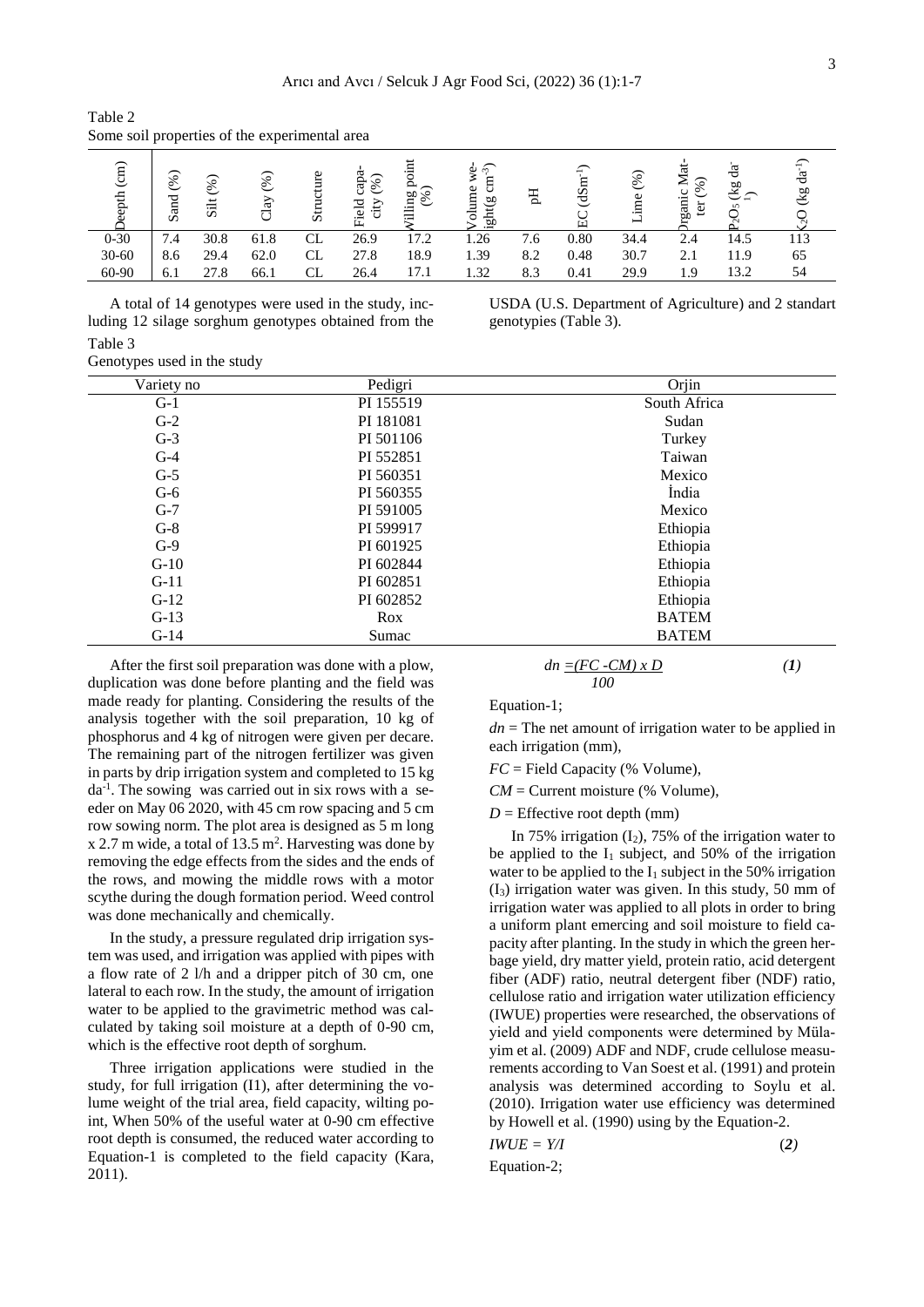IWUE: Irrigation water use efficiency (kg da<sup>-1</sup> mm<sup>-1</sup>),

## Y: Dry matter yield  $(kg da^{-1})$ ,

I: Amount of irrigation water (mm).

The results obtained from the study, which was carried out in three replications according to the split-plots trial design in random blocks, variance analysis was performed with the JMP 11.1 statistical package, and the groupings between the subjects were made according to the LSD test.

#### **3. Results and Discussion**

#### *3.1. Green and Dry Herbage Yield (kg da-1 )*

In the study, there was a decrease in green and dry herbage yield with the decreasing amount of irrigation water. While the highest green and dry herbage yield  $(6757 \text{ kg da}^{-1} - 4756 \text{ kg da}^{-1})$  was obtained in full irrigation  $(I_1)$ , the lowest value was obtained from  $I_3$  (2002 kg)  $da^{-1}$  – 1449 kg da<sup>-1</sup>), (Table 4).

Considering the average of varieties, the highest green herbage yield is from genotype G-4 (6961 kg da-<sup>1</sup>), the lowest yield was obtained from genotype G-18  $(4214 \text{ kg da}^{-1})$  and seven genotypes  $(1, 3, 4, 5, 6, 9)$  and 10) were given higher values than the trial average.

While the highest and lowest values in terms of dry matter yield were obtained from genotypes G-10 (2108 kg  $da^{-1}$ ) and G-11 (1156 kg  $da^{-1}$ ) respectively, six genotypes (3, 4, 5, 6, 9 and 10) had higher values than the trial average. When the water stress x genotype interaction is examined in terms of green herbage yield, the highest and lowest values for  $I_1$  are from genotypes G-4 (8833) kg da<sup>-1</sup>) and G-12 (4509 kg da<sup>-1</sup>), As for  $I_2$ , it is obtained from genotypes  $G-10$  (7434 kg da<sup>-1</sup>) and genotype  $G-11$  $(4061 \text{ kg da}^{-1})$ , In I<sub>3</sub> subject where water stress is the highest, the highest value was obtained from genotype G-4  $(5868 \text{ kg da}^{-1})$ , and the lowest value was obtained from genotype G-2 (3751 kg da<sup>-1</sup>).

In terms of hay yield, the highest and lowest values are from genotypes  $G-4$  (2525 kg da<sup>-1</sup>) and  $G-12$  (1267 kg da<sup>-1</sup>) subject  $I_1$ , regarding to  $I_2$ , genotype G-10 (2344) kg da<sup>-1</sup>) and genotype G-12 (1152 kg da<sup>-1</sup>), and as for  $I_3$ , were obtained from genotype  $G-4$  (1961 kg da<sup>-1</sup>) and genotype G-2 (998 kg da<sup>-1</sup>) (Table 4). Dahmardeh et al., (2015) reported that water stress decreased the green and dry herbage yield and increased the water use efficiency in their study where they irrigated the silage sorghum plant at the rate of 80%, 60% and 40% of their water consumption in semi-arid climate conditions.

Table 4

The values of green and dry matter yield obtained from sorghum genotypes at different water stresses from the study  $(kg da^{-1})$ 

| Green herbage yield $(kg da^{-1})$ |            |                |                    |         |                    | Dry matter yield $(kg da^{-1})$ |            |          |  |
|------------------------------------|------------|----------------|--------------------|---------|--------------------|---------------------------------|------------|----------|--|
| Genotype                           |            | $\mathbf{I}_2$ | 13                 | Mean    |                    | ı۰                              |            | Mean     |  |
| $G-1$                              | 7465 bc    | $5561$ g-j     | 4599 l-p           | 5875 DE | $2211$ b-d         | $15511 - o$                     | $1250 p-r$ | 1671 CD  |  |
| $G-2$                              | 5802 f-1   | 4719 k-o       | 3751q              | 4757 G  | $1769$ g-l         | $1388 n - q$                    | 998 r      | 1385 F   |  |
| $G-3$                              | 6341 ef    | 6094 e-h       | 5416 h-k           | 5950 CD | 1902 e-1           | $1766$ g-l                      | $1595$ j-n | 1754 C   |  |
| $G-4$                              | 8833 a     | $6183 e-g$     | 5868 e-h           | 6961 A  | 2525a              | 1833 f-k                        | $1961c-g$  | 2106 A   |  |
| $G-5$                              | 7804 bc    | 6041 e-h       | 4769 k-n           | 6205 CD | 2233 bc            | $1683 - m$                      | $1392$ n-q | 1769 C   |  |
| $G-6$                              | 7967 b     | 5758 f-1       | 4952 j-m           | 6226 CD | $2521$ ab          | 1698 h-m                        | 1577 k-n   | 1932 B   |  |
| $G-7$                              | $6202 e-g$ | $5595$ g-j     | $44631-p$          | 5420 F  | 1924 e-1           | $1677 - m$                      | $1330$ n-q | 1644 C-E |  |
| $G-8$                              | 6563 de    | 5611 g-j       | $4264$ m-q         | 5480 EF | $2030 c-g$         | $1685$ 1-m                      | $1370$ n-q | 1695 CD  |  |
| $G-9$                              | 7141 cd    | 6095 e-h       | 5828 f-h           | 6354 BC | $2220$ b-d         | $2054 c-f$                      | 1929 e-1   | 2068 AB  |  |
| $G-10$                             | 7700 bc    | 7437 bc        | 4924 j-m           | 6687 AB | $2057c-f$          | 2344 ab                         | 1925 e-1   | 2108 A   |  |
| $G-11$                             | $46431-p$  | $4061$ n-q     | 3938 pq            | 4214 H  | $1278 p-r$         | $1170$ q-r                      | 1020r      | 1156 G   |  |
| $G-12$                             | $45091-p$  | 4411 1-a       | $4056$ o-a         | 4325 H  | $1267$ p-r         | $1152$ q-r                      | $1182$ q-r | 1200 G   |  |
| $G-13$                             | 5861 e-h   | $50961 - 1$    | $4310 \text{ m-q}$ | 5089 FG | 1852 e-1           | $1600$ j-n                      | $1296$ o-q | 1583 DE  |  |
| $G-14$                             | 7767 bc    | 7344 bc        | $50941 -1$         | 6735 AB | 2236 bc            | $2118 b - e$                    | 1464 m-p   | 1939 B   |  |
| Mean                               | 6757 A     | 5715 B         | 4756 C             | 5734    | 2002 A             | 1694 B                          | 1449 C     | 1715     |  |
| CV(0.01)                           | 7.6        |                |                    |         | CV(0.01)           | 9.6                             |            |          |  |
| LSD Genotype                       | 411        |                | $LSD G*I$          | 711     | LSD Genotype157    |                                 | $LSD G*I$  | 272      |  |
| LSD Irrigation                     | 141        |                |                    |         | LSD Irrigation 115 |                                 |            |          |  |

In previous studies, Aydinşakir et al. (2018) reported the fresh grass yield of  $4442 - 9926$  kg da<sup>-1</sup>, dry herbage yield in the range of  $744 - 2107$  kg da<sup>-1</sup> in 5 different irrigation subjects (100% - 75% - 50% - 25% - 0%) in sorghum, Keten and Değirmenci (2020) reported green herbage yield as 3200-6000 kg da<sup>-1</sup>, Özmen (2017) reported green herbage yield as  $4003-11812$  kg da<sup>-1</sup>, dry herbage yield between 534-2560 kg da<sup>-1</sup>.

The green and hay yields obtained from this study are compatible with previous studies, and the differences are thought to be due to the environment and genotype.

When the protein ratio of the genotypes was examined in the study, it was found that the protein ratio was lower in full irrigation, the highest and lowest protein ratio values were obtained from genotypes G-9 and G-7 in  $I_1$  irrigation, from genotypes G-12 and G-7 in  $I_2$ , and from genotypes G-2 and G-1 in I<sub>3</sub>. In terms of variety averages, the highest value was 11.5% (genotype G-2) and the lowest value was 6.8% (genotype G-7) (Table 5).

ADF ratios also had lower values with decreasing irrigation water. When the genotype averages are examined, it is seen that the highest value was obtained from genotype G-11 (40.1%) and the lowest value was obtained from genotype G-9 (30.4%). The highest and lowest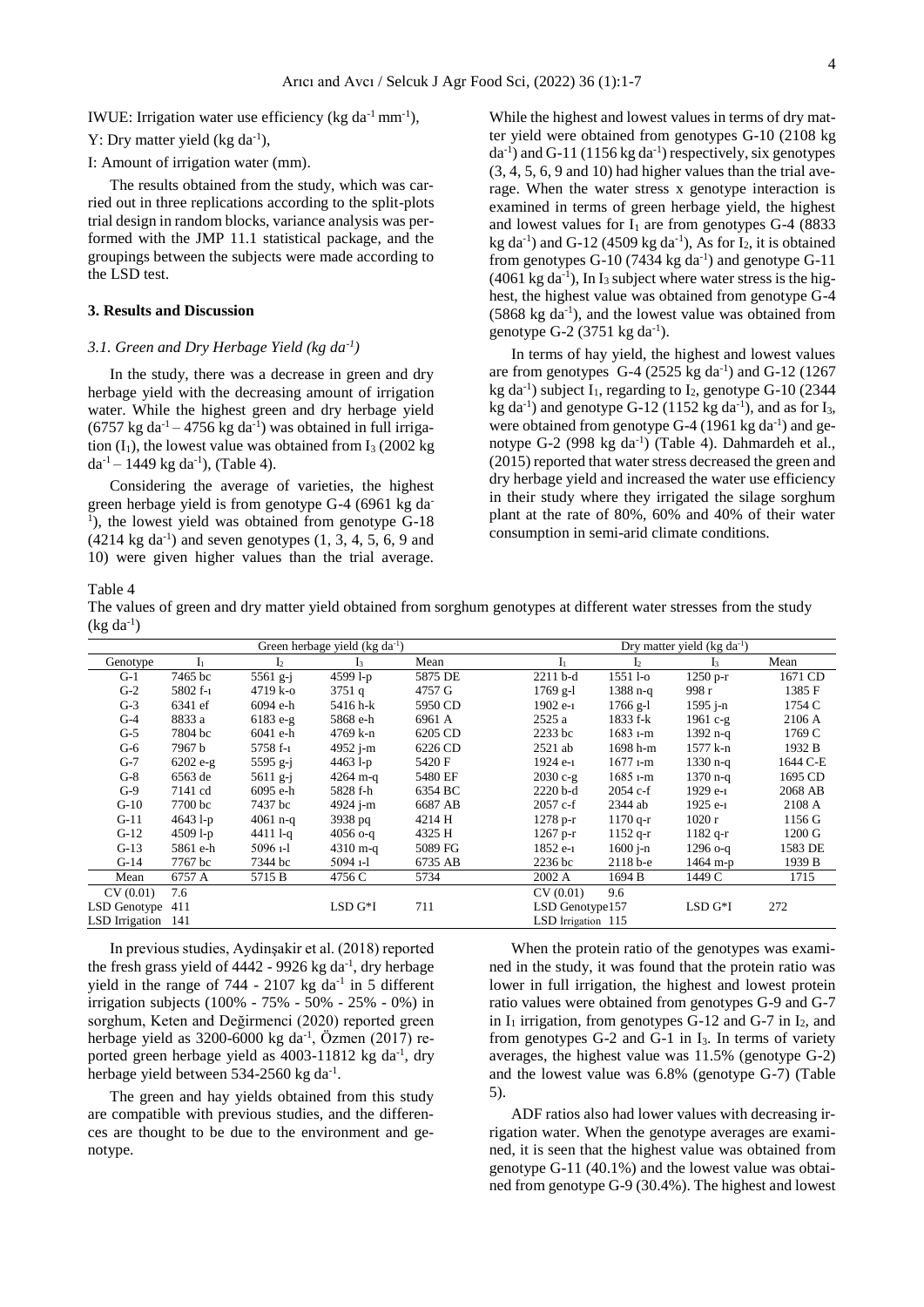ADF values are among the genotypes G-11 (43.9%) and G-9 (26.7%) in full irrigation, G-2 (36.2%) and G-9 (30.9%) genotypes  $(I_2)$  in 75% irrigation, and for  $I_3$ , G-11 (39.8%) and G-8 (29.1%) genotypes were obtained (Table 5).

While  $I_1$  and  $I_2$  subjects had similar values in terms of NDF ratios, I<sup>3</sup> had the lowest value. In terms of varieties, it is seen that the highest NDF value was obtained from genotype G-11 (%) 68.2, and the lowest value was obtained from genotype G-7 (51.5%). The highest and lowest NDF values are from genotypes G-11 (70%) and G-9 (49.0%) for  $I_1$ , G-11 (67.9%) and G-7 (51.2%) for  $I_2$ , and for  $I_3$ , It was obtained from genotypes (66.5%) and 8 (50.4%) (Table 6).

It was observed that cellulose ratios decreased with decreasing water, similar to ADF values in terms of cellulose ratios, when the average of the genotypes is examined, it is seen that the highest cellulose ratio value is obtained from genotype G-11 (34.0%) and the lowest value is obtained from genotype G-9 (22.9%). When examined in terms of water x genotype interaction, the highest and lowest cellulose values are from genotypes G-11 (36%) and G-9 (20.7%) in I1, from genotypes G-11 (33.1%) and G-10 (22.8%) in I2, As for I3, it is seen that it was obtained from genotypes G-11 (32.9%) and G-8 (22.5%) (Table 6).

Table 5

The values of protein and ADF ratios obtained from sorghum genotypes at different water stresses from the study (%)

|                     | Protein ratio (%)  |                    | $ADF$ $(\%)$     |        |                    |                    |                |         |
|---------------------|--------------------|--------------------|------------------|--------|--------------------|--------------------|----------------|---------|
| Genotype            |                    | I <sub>2</sub>     | 1 <sub>3</sub>   | Mean   |                    | I <sub>2</sub>     | 1 <sub>3</sub> | Mean    |
|                     | 8.4 m-o            | $9.5$ jk           | 5.0x             | 7.7 F  | 37.6 cd            | $33.0 k - q$       | $35.1$ g-j     | 35.2 C  |
| 2                   | 10.1 <sub>h1</sub> | 12.0 <sub>bc</sub> | 12.4 ab          | 11.5A  | 37.8 cd            | $36.6 d-g$         | $35.1$ g-j     | 36.5 B  |
| 5                   | $9.7 - k$          | $10h-i$            | 8.8 lm           | 9.5 C  | 34.7 h-k           | $33.61-p$          | $32.1$ o-r     | 33.4 D  |
| 4                   | $8.5 \text{ mm}$   | 8.8 lm             | 9.3 kl           | 8.9 D  | 38.7 bc            | $34.3$ h-1         | $32.61 - r$    | 35.2 C  |
| 5                   | $7.4r-t$           | $7.9$ o-r          | $7.5$ q-s        | 7.6 F  | 37.2 c-e           | 34.0 h-n           | $33.5 - p$     | 34.9 C  |
| 6                   | $6.9 \text{ tu}$   | $6.9t-v$           | $7.7 p-r$        | 7.2 G  | 35.6 e-h           | $35.2 e-i$         | 34.3 h-l       | 35.0 C  |
|                     | 6.0 w              | $6.3$ vw           | $8.1$ n-p        | 6.8 H  | $32.9 k - q$       | $30.1$ st          | $31.5$ q-s     | 31.5 EF |
| 8                   | $6.9 s-u$          | $10.3$ g-1         | $8.1$ n-p        | 8.4 E  | $32.1$ n-r         | $31.6$ q-r         | 29.1 t         | 30.9 FG |
| 9                   | 10.9 <sub>ef</sub> | $10.8 e-g$         | 9.2 kl           | 10.3 B | 26.7 u             | $30.9r-t$          | $33.5 i-p$     | 30.4 G  |
| 10                  | 6.0 w              | $11.8 \text{ cd}$  | $8.9 \text{ lm}$ | 8.9 D  | $31.0r-t$          | $31.3$ q-s         | $32.71-r$      | 31.6 EF |
| 11                  | $7.0 s$ -u         | $7.7 p-r$          | $6.7$ uv         | 7.1 GH | 43.4 a             | $37.1 c-f$         | 39.8 b         | 40.1 A  |
| 12                  | $7.7 p-r$          | $7.9$ o-r          | $8.9 \text{ lm}$ | 8.2 E  | 34.1 h-m           | 35.6 e-h           | $35.5e-1$      | 35.0 C  |
| 13                  | $7.5$ q-s          | 11.3 de            | $10h-i$          | 9.6 C  | $32.3 \text{ m-r}$ | $32.3 \text{ m-r}$ | $32.2 n-r$     | 32.3 E  |
| 14                  | $10.5 f-h$         | 12.6a              | $10.7$ fg        | 11.3A  | 33.8 h-o           | $30.9r-t$          | $31.9 p-s$     | 32.2 E  |
| Mean                | 8.1 C              | 9.6 A              | 8.7 B            | 8.8    | 34.9               | 33.3               | 33.5           | 33.9    |
| CV(0.01)            | 4.0                |                    |                  |        | CV(0.01)           | 3.4                |                |         |
| LSD Genotype0.33    |                    |                    | $LSD G*I$        | 0.56   | LSD Genotype1.08   |                    | $LSD G*I$      | 1.87    |
| LSD Irrigation 0.24 |                    |                    |                  |        | LSD Irrigation ns  |                    |                |         |

Table 6

The values of NDF and cellulose ratios obtained from sorghum genotypes at different water stresses from the study (%)

|                      |                    |              | NDF $(\%)$ |         | Cellulose ratio (%)  |                    |                    |         |  |
|----------------------|--------------------|--------------|------------|---------|----------------------|--------------------|--------------------|---------|--|
| Genotype             |                    | Ŀ.           | ı,         | Mean    | Iı                   | I,                 | $I_3$              | Mean    |  |
| $G-1$                | 64.2 d             | $60.0$ g-1   | $52.8 s-v$ | 59.0 C  | 29.9 d               | $26.31 - n$        | $27.8 h-i$         | 28.0 C  |  |
| $G-2$                | 63.8 de            | 64.8 cd      | $59.1 h-i$ | 62.6 B  | 30.1 <sub>d</sub>    | $28.2 g_{-1}$      | $26.11 -$          | 28.1 C  |  |
| $G-5$                | 58.6 h-k           | 58.3 1-k     | 54.4 p-s   | 57.1 D  | $26.51 - n$          | $25.5$ o-q         | 24.4 rs            | 25.4 D  |  |
| $G-6$                | $62.3$ ef          | 55.9 m-p     | $53.8q-s$  | 57.4 D  | 31.3 c               | 27.7 <sub>11</sub> | $25.9 \text{ m-o}$ | 28.3 C  |  |
| $G-7$                | 58.7 h-k           | $57.9 j-k$   | 53.3 r-t   | 56.6 DE | $29.4 \text{ d-f}$   | 28.6 f-h           | $25.7$ n-p         | 27.9 C  |  |
| $G-8$                | $55.8 \text{ m-p}$ | $61.0$ fg    | $55.6$ n-p | 57.5 D  | 29.7 de              | $29.0 e-g$         | $27.9 h-i$         | 28.9 B  |  |
| $G-9$                | $51.5 u-w$         | 51.2 vw      | $51.9 t-w$ | 51.5 I  | $26.01 -o$           | $24.3$ r-t         | $23.2 u-w$         | 24.5 F  |  |
| $G-10$               | $51.8 t-w$         | 54.7 o-r     | 50.4 wx    | 52.3 I  | $24.7$ q-s           | $24.0 s - u$       | 22.5 w             | 23.7 G  |  |
| $G-15$               | 49.0 x             | 56.3 l-o     | 54.8 o-r   | 53.4 H  | 20.7 x               | $23.9 s-u$         | $24.2$ r-t         | 22.9 H  |  |
| $G-17$               | $53.2r-u$          | $57.7$ $i-1$ | $53.7$ q-s | 54.9 G  | $26.7$ k-m           | 22.8 vw            | $24.0 s$ -u        | 24.5 F  |  |
| $G-18$               | 70.0 a             | 67.9 b       | 66.5 bc    | 68.2 A  | 36.0 a               | 33.1 b             | 32.9 <sub>b</sub>  | 34.0 A  |  |
| $G-19$               | $61.2$ fg          | $60.3$ gh    | $55.7$ n-p | 59.0 C  | 29.8 de              | 30.0 <sub>d</sub>  | $24.9 p-r$         | 28.2 C  |  |
| $G-21$               | $57.5$ j-m         | 56.3 l-o     | $52.6 s-v$ | 55.5 FG | $27.3$ jk            | $23.9 s-u$         | 23.2 u-w           | 24.8 EF |  |
| $G-22$               | 57.1 k-n           | $55.4$ n-q   | $55.7$ n-p | 56.1 EF | 26.8 kl              | $23.5 t-v$         | $25.0 p-r$         | 25.1 DE |  |
| Mean                 | 58.2 A             | 58.4 A       | 55.0 B     | 57, 2   | 28.2 A               | 26.5 B             | 25.6 C             | 26.8    |  |
| CV(0.01)             | 1.9                |              |            |         | CV(0.01)             | 1.95               |                    |         |  |
| $LSD$ Genotype $(G)$ | 1.0                |              | $LSD G*I$  | 1.76    | $LSD$ Genotype $(G)$ | 0.49               | $LSD G*I$          | 0.85    |  |
| LSD Irrigation (I)   | 1.17               |              |            |         | $LSD$ Irrigation(I)  | 0.27               |                    |         |  |

Since the digestion level of ADF and NDF is very slow in animal nutrition, a low ratio in the ration (Van Soest, 1994) is desirable features, and an increase in insoluble fibers in plants experiencing water stress, It is one of the physiological responses of plants to prevent moisture loss (Jahansouz et al., 2014), With the increase in the amount of irrigation, the amount of ADF, NDF and crude fiber and ash increased, similar results Uzun et al. (2017), Cotton et al. (2013) reported by. This situation is thought to be due to the decrease in the leaf/stem ratio with the increase in plant height under irrigated conditions (Pedersen et al., 2005). Contrary to these aspects, Kızıloglu et al. (2009) found that ADF and NDF values increased with water stress, Islam et al. (2012) reported that the amount of irrigation water did not affect the ADF values.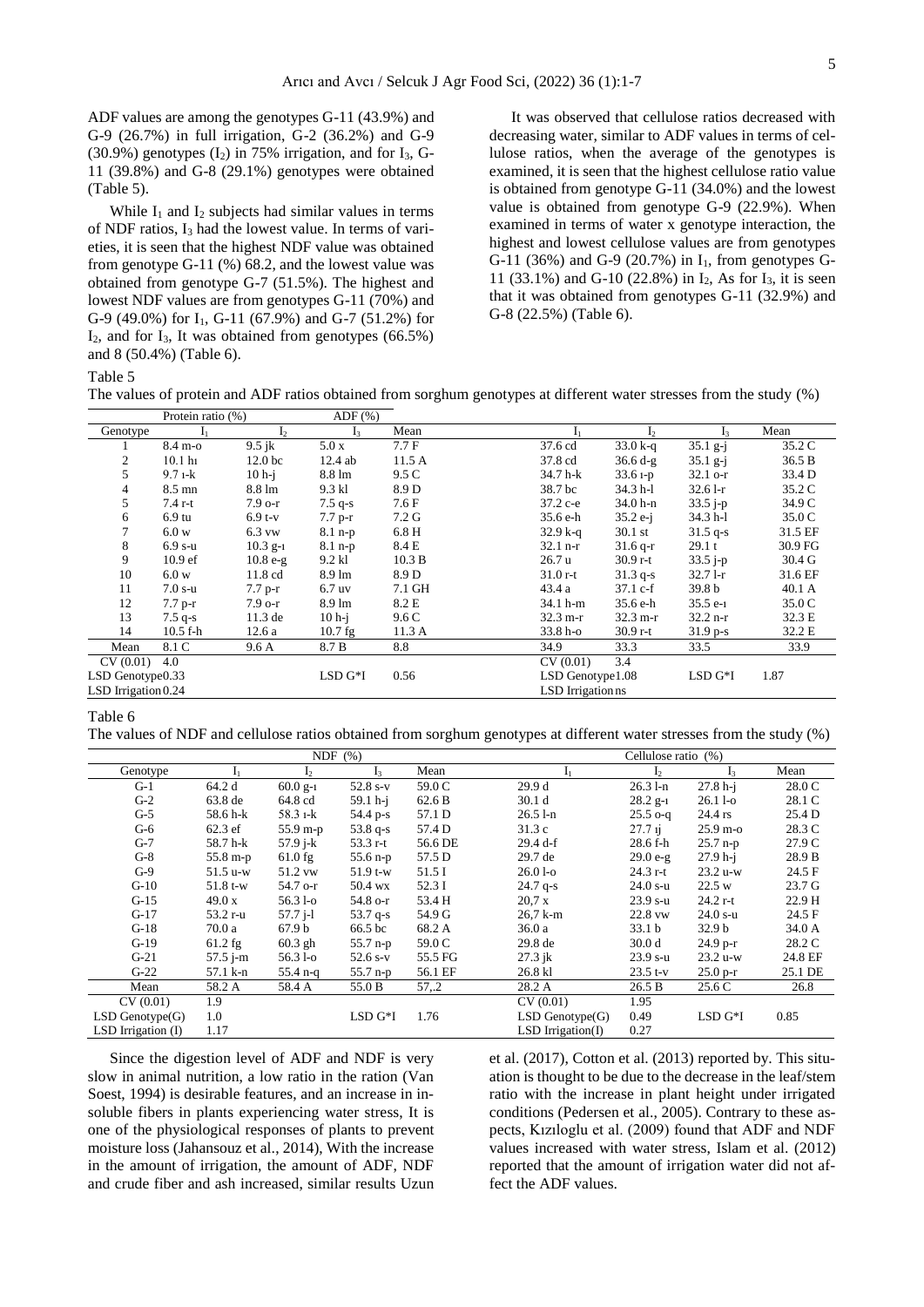From previous studies, Jahansouz et al. (2014) NDF ratios in 50-75-100% irrigation in sorghum, respectively; reported as 59.4% - 55.8% - 55.6%, on the other hand, Keten and Değirmenci (2020) determined the ADF rate as 25.7%-26.1%; NDF rate of 50.8%-52%; reported in the range.

In another study, Cotton et al. (2013) found the ratio of ADF to be 36.5% - 31.5% and NDF ratio to be 59.2 - 54.4% in sorghum in irrigated and water stress conditions, respectively. As a result of the study, it was seen that decreasing irrigation decreased the rates of ADF, NDF and cellulose. There are different opinions about the effects of water stress on protein ratio. Similar to the results of this study, Keten (2020), and Khaton et al. (2016) reported that the protein value increased with increasing water (Jahansouz et al., 2014), Uzun et al. (2017) and Liu et al. (2013) reported higher protein content in water stress. Islam et al, (2012) reported that water stress had no effect on protein in maize plant. In previous studies on sorghum, Liu et al. (2013) 10.14% to 14.86; Saghafi et al. (2013) 8.11% to 10.48; Chakravarthi et al. (2017) 5.29% to 21.24; Canyiğit and Okant (2018) 9.1% to 13.1; Kır and Şahan (2019) reported that it was between 7.3% and 10.4%.

In this study, it is thought that the differences in the protein, NDF and ADF ratio values obtained under different water treatment conditions and the differences in their results are due to the characteristics of the environment and especially the genotypes.

Irrigation water use efficiency (IWUE), which is an important parameter for the regions where the negative effects of climate change are increasing and for the regions where water is limited, is a feature that determines the dry matter ratio obtained with unit water and should be considered in product planning in regions with water scarcity.

In the study, the IWUE value increased in water stress issues, and when the IWUE values obtained at different irrigation levels from the genotypes were examined, In  $I_1$  irrigation, G-4 and G-6 have high IWUE values, in  $I_2$  genotypes G-9, G-10 and G-14 came to the fore, and in I<sup>3</sup> where the most severe stress is applied, genotypes G-4, G-9, G-10 and G-11 have high IWUE values and observed that they used water more effectively under stress conditions (Figure 1).



#### Figure 1

The values of NDF and cellulose ratios (kg da<sup>-1</sup> mm) obtained from sorghum genotypes at different water stresses from the study.

In previous studies, Keten and Değirmenci (2020) reported the range of  $7.8-6.3$  kg da<sup>-1</sup>mm<sup>-1</sup>, Gönülal (2020), on the other hand, found the irrigation water usage efficiency (IWUE) in the range of 4.9 - 7.1 kg da- $1$  mm<sup>-1</sup> in his study (100% - 50%) in which he applied two different water issues.

#### **4. Acknowledgements**

In the study carried out to determine the responses of different silage sorghum genotypes to water stress in Konya ecological conditions, green forage yields varied between 4756-6757  $kg \text{ da}^{-1}$  according to the genotype. In the study, it was observed that some genotypes gave better yields than other varieties in moderate and severe water stresses. It is thought that sorghum genotypes with high irrigation water use efficiency are suitable for arid and semi-arid regions and can be used as genetic resources in breeding studies.

#### **5. Acknowledgements**

The manuscript was produced from Ramazan Çağatay ARICI's PhD thesis.

#### **6. References**

- Anonim (2020). Meteoroloji Genel Müdürlüğü, Klimatoloji Şube Müdürlüğü Kalaba, Ankara, Türkiye.
- Anonymous (2009). Approved methodologies, [www.leco.com/resources/approved\\_methods.](file:///C:/Users/ramazancagatay.arici/Downloads/www.leco.com/resources/approved_methods)
- Anonymous (2011). World Economic Forum Global Risks 2011: Sixth Edition. Geneva, http://riskreport.weforum.org/global-risks-2011.pdf
- Aydinşakir K, Dinç N, Büyüktaş D, Erdurmus C, Bayram E (2018). Yüzeyaltı ve yüzeyüstü damla sulama sistemiyle sulanan sorgumun sulama programının oluşturulması, TÜBİTAK Program Kodu: 1001 Proje No: 116 O 262.
- Bean B, Mccollum T, Pietsch D, Rowland M, Porter B, Vanmeter R (2002). Texas panhandle forage sorghum silage trial. The Agriculture Program of Texas A&M University System.
- Canyiğit M, Okant M (2018). Bitki aktivatörünün sorgumsudan otu melezi farklı uygulamalarının verim ve verim unsurlarına etkisi, ISPEC Journal of Agricultural Sciences, 2 (1), 1-9.